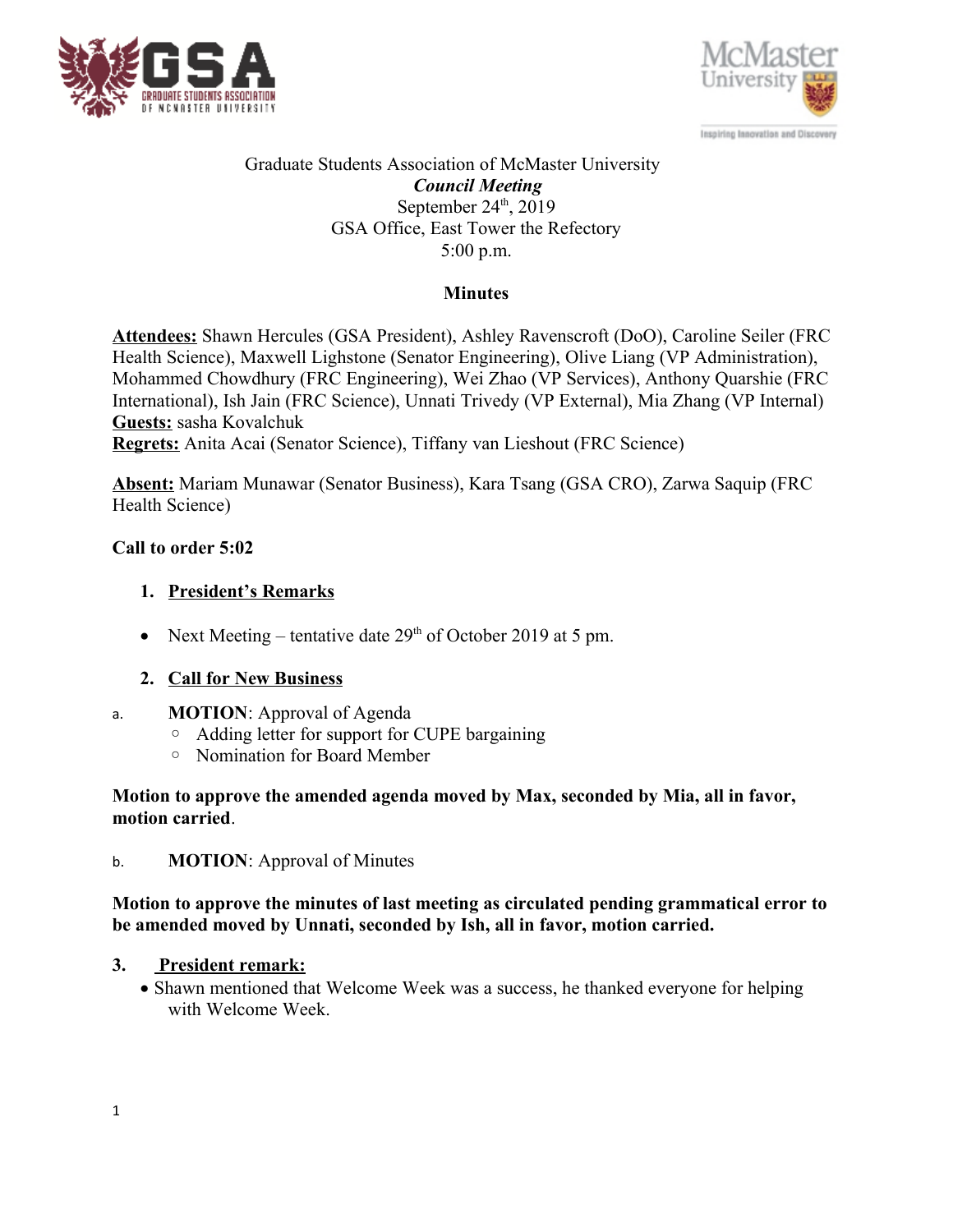



# **4. Vps report:**

• Mia mentioned that the GSA is working with the MSU to prepare an early voting booth, the voting will take place at the celebration hall on October 5 to October  $9<sup>th</sup>$ . Mona will send a doodle so FRC can sign their name if they are available to volunteer.

## **5. Opt out fees discussion:**

- Shawn mentioned that the university sent the opt out numbers of non-essential fees. Less than 15% of students opted out of the non-essential fees. Ashley added that there is a problem with the current excel sheet the university sent; the university was using MAPS numbers for the GSA. The GSA will have a better understanding of this when they send the final excel sheet.
- Unnati asked if the university will send a list of students who opted out and what item they opted out from? Ashley mentioned that the GSA can request this information. However, the only reason the GSA didn't ask for the list this year is because we would have to place HST on all our fees. If the fees are only offered for segment of the population, due to this we should not charge HST because there is no tangible thing sold to them, so for now this is not operationalized, we are waiting to see how the data will look like for future years and see if HST will be accessed.
- Wei mentioned that a lot of students approached him and asked about what the GSA phase in community enhancement is and what is the plan for this committee. Shawn highlighted that the GSA funds community projects depends on the projects and the liability piece. Ashley added that the GSA shared some funds before with a project that helped refugees.

## **6. DDSA clubs Approval:**

- Olive commented that the club had a negative balance on their budget in-addition they didn't have a revenue, nonetheless, they have an expense of \$2000.
- Unnati will reach out to them to rectify these points and resubmit the application for review for the next council meeting.

**Motion to not ratify the club due to lack of revenue, they can apply again for ratification in the next meeting moved my Max, seconded by Mohammad, all in favor, motion carried.**

## **7. FRC update:**

Health science,

- Caroline mentioned they are having a welcome week event at the Phoenix next week; they are advertising for it on the GSA mailer and they are expecting 30 students.
- She is currently in the process for preparing the club application for next meeting, to have a health science club. Ashley suggested to have a health science association instead; as HS being an association will allow them access to more funding opportunity through the university. Ashley will send Caroline the information about this procedure.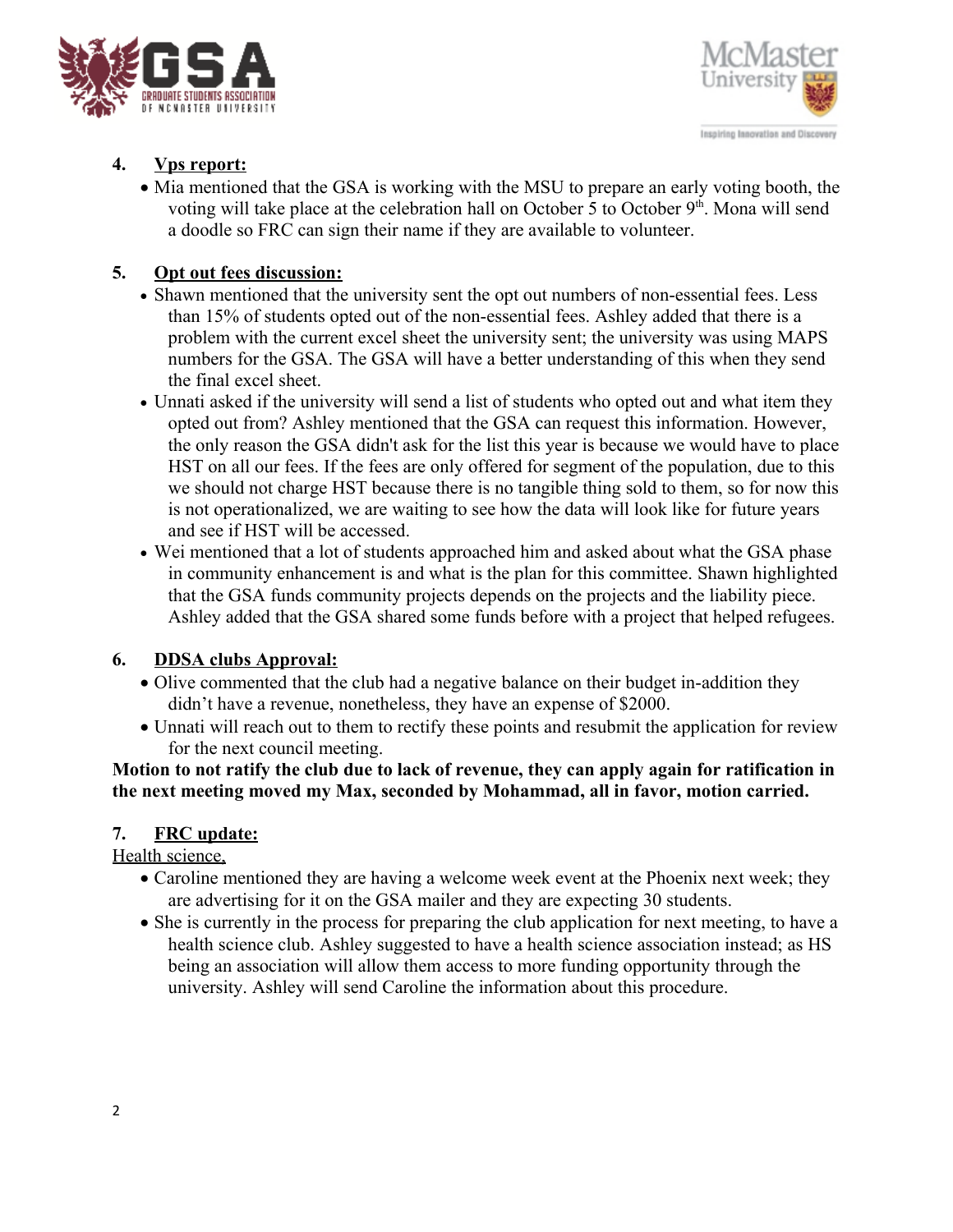



## Scigsa:

- Hosting a trivia night soon.
- Planning a soccer tournament for next year.

# EGS,

 Max mentioned that EGS is hosting a welcome month instead of welcome week, they are having Bon Fire event tonight at 7pm at the Phoenix.

- Elections are soon to include SEPT member on the EGS council.
- Metric event was very successful, 90 people registered.
- Partnership with Ontario society for professional engineers.
- Discussing a motion to have TA evaluation on course on mid term, nonetheless, this will require a CUPE consent.
- Finished summer travel awards and now working on the fall travel awards.
- Hosting a CUPE station in the EGS office tomorrow.

 Attended a meeting with Grad council; graduate programs are going to be caped at the current level, so the university will not be going to enrol any more grad students in programs that are funded by the government. It is expected for the next 2 years that there will be no grad students in these programs. The ministry also approved a bunch of grad programs that can be finished in 18 months.

• SGS received funding to purchase a software that can check papers and thesis for plagiarism before students submit them to the university. Mike Thomson spear head these initiatives in conjunction with an academic integrity office.

 Egs will host workshops regarding student supervisor conflicts, Mohammad suggested to meet with both the GSA and SciGSA to have one project to be delivered to students.

# IGSA

- Anthony mentioned that they had a game night for international students.
- International student's soccer game competition was postponed to next year.
- Ashley added that going forward IGSA EDL will be hosted under the GSA.

# **8. Senate**

Anita send the following report:

## **1. Transitions in University Leadership**

• The university is currently undergoing several changes in its leadership. Since Dr. Patrick Deane has left for his new role as President and Vice-Chancellor of Queen's University, Dr. David Farrar is now Acting President and Vice-Chancellor of McMaster University.

Dr. Susan Searls Giroux is serving as Acting Provost and Vice-President, Academic and

Dr. Karen Mossman as Acting Vice-President, Research.

## **2. Provincial Update**

 Colleges and universities in Ontario are currently transitioning to the Strategic Mandate Agreement 3, which introduces several performance metrics in the areas of skills and job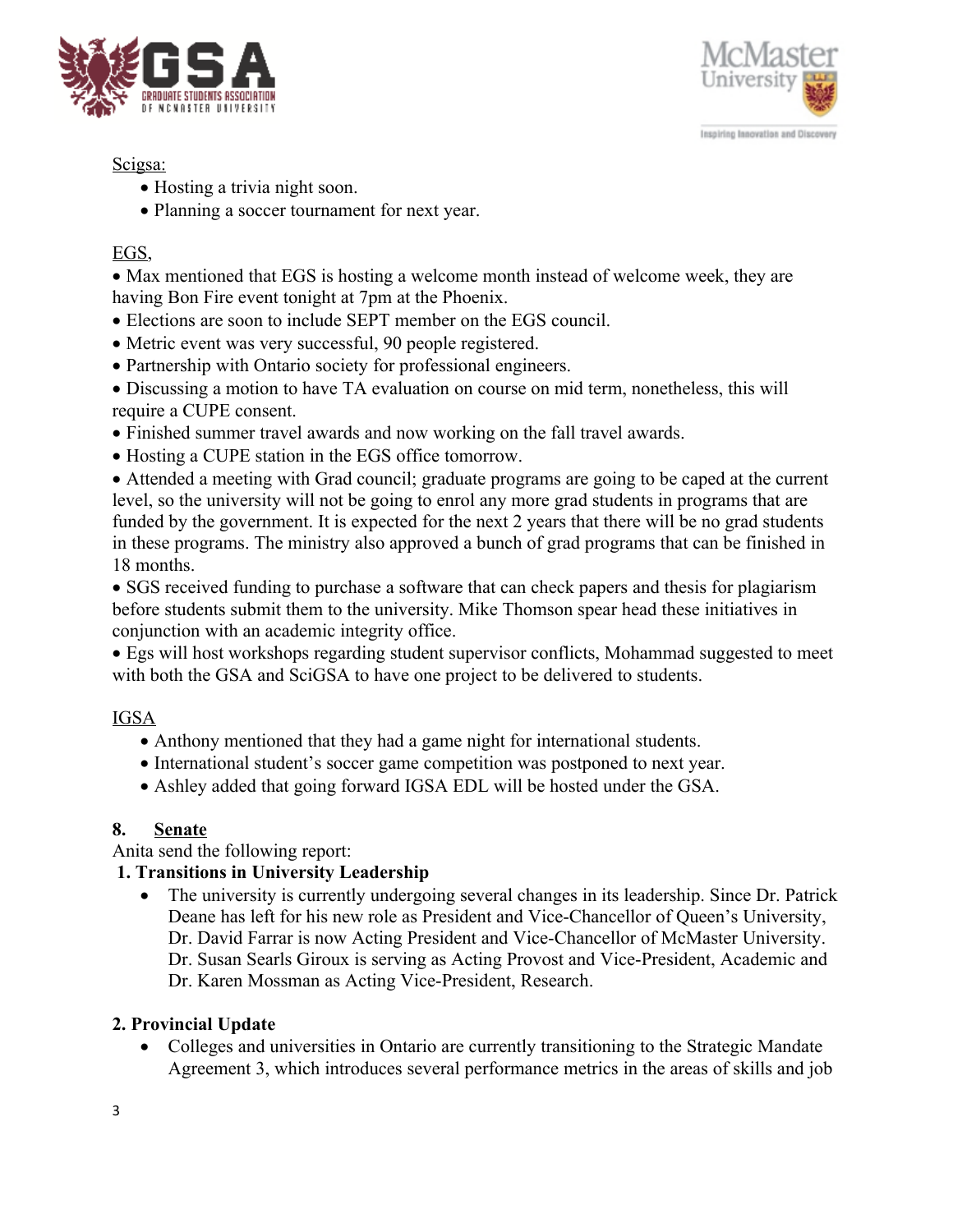



outcomes including graduation rates, experiential learning, skills and competencies, community and economic impact, etc. As of 2020, funding will be moving away from enrolment and towards these key performance metrics. McMaster is currently negotiating an agreement regarding which metrics, in addition to those already prescribed by the government, will be used to measure its performance. Once the agreement is finalized, two-thirds of the university's governmental funding will be tied to these metrics.

## **3. Magna Charta Universitatum**

• The Magna Charta Universitatum is a document that deals with the fundamental values underpinning universities; McMaster signed on in 2013. It contains principles of academic freedom and institutional autonomy as a guideline for good governance and self-understanding of universities in the future. The 2019 conference and ceremony ("University Freedoms and Responsibilities: Responding to the Challenges of the Future") will be held at McMaster on October 16 and 17. Members of the university community can register for the conference or learn more here: [https://magna](https://magna-charta.mcmaster.ca/)[charta.mcmaster.ca/](https://magna-charta.mcmaster.ca/)

#### **4. Socrates Project**

 The Socrates Project is a point of convergence for artists, scholars, and diverse communities to engage in crucial conversations around the most pressing issues of our time. Encompassing a broad range of events and activities—from performances to lectures, from international conferences to community town halls—The Socrates Project is intended to stimulate and foster critical discussion across all disciplines, promote dialogue, and deepen the connection between the university and the broader community. For more information on upcoming events, please email Anita Acai ([acaia@mcmaster.ca\)](mailto:acaia@mcmaster.ca) or visit:<https://socrates.mcmaster.ca/>

#### **5. Graduate Enrolment**

 There are currently 4,080 full-time and 691 part-time graduate students at McMaster. This year saw an increase of 79 doctoral students and 83 Master's students.

#### **6. Update from the Committee to Recommend a President**

 The Committee to Recommend a President is pleased with the work that has been accomplished and is making good progress. The Committee has functioned effectively since inception selecting an executive search firm, consulting widely across campus, and developing the Executive Profile and selection criteria. The Committee has also worked with Dr. Arig AlShaibah, Associate Vice-President, Equity and Inclusion, who is a consultant to the Committee on all aspects of the process. The Committee to Recommend a President is in the later stages of its work and expects to make a recommendation later in the fall semester.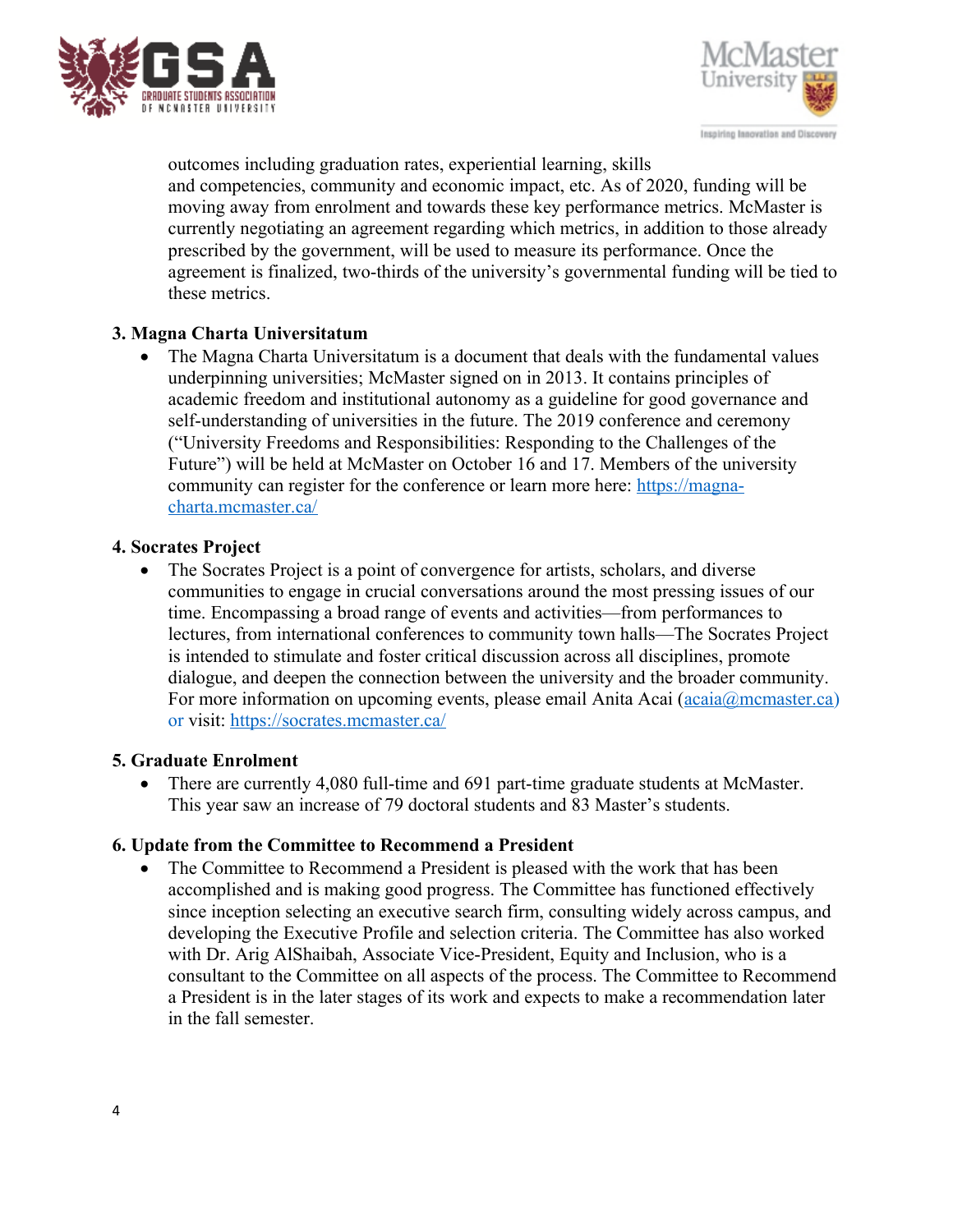



## **9. New business**

#### Application for BOD, Yara Abdeen

- Shawn read loud Yara's statement of interest
- Members agreed to approve Yara's application

### **Motion to appoint Yara Abdeen for the internal director position for the Board of the GSA moved by Mohammad, seconded by Max, all in favor, motion carried.**

#### CUPE support letter

• Shawn mentioned that CUPE is calling for a strike because of Bill 124, this is related to wages. The GSA doesn't want the university to take a poor decision regarding the GSA. Hence that the GSA is bargaining with CUPE. Max generated a letter in this regard that include the GSA fee suggestions in agreement with CUPE about the strike vote.

### **Motion to allow sasha speaking rights, moved by Max, seconded by Unnati, all in favor, motion carried.**

- sasha mentioned that he has been in touch with CUPE Executives. The main point discussed was the equality in wage between the undergrad and grad students' wages, in addition to wage increase. The university doesn't want CUPE to go on strike, so they are reaching out for discussion.
- Ashley added that in regards of undergrad TA wage, she agrees ageism isn't a criterion to decide how much the undergrad students shall be compensated for TA positions. However, there is a credential piece, in saying, a master or doctoral level students deliver a different credential and experience accordingly hence the wage difference. Caroline commented that the departments prefers to hire undergrads for TA positions as they are cheaper however, grad students are more qualified.
- Max added that sometimes departments goes for who is cheaper, nonetheless, the TA positions for undergrad requires lower experience that is why the departments prefer to hire undergrad students for those positions. Nevertheless, undergrad students are offered 32 hours, but grad students are offered 130. His personal view is that the wage difference and the less working hours are beneficial for the undergrad students.
- Mohammad highlighted that if the grad and undergrad students will be paid the same wage, then why will departments hire undergrad students when they have a grad student who is at a doctoral and master level, more qualified and have more experience.
- Shawn added that the GSA aligning with CUPE strike vote benefits McMaster undergrad students, nonetheless, Council needs to consider that this will heavy emphasis the Grad Students the GSA represent.
- sahsa mentioned that it is important getting the undergrad support, the GSA needs to think as one student body not undergrad and grad, he brought to the council's attention that OSAP cuts did affect both grad an undergrad student.